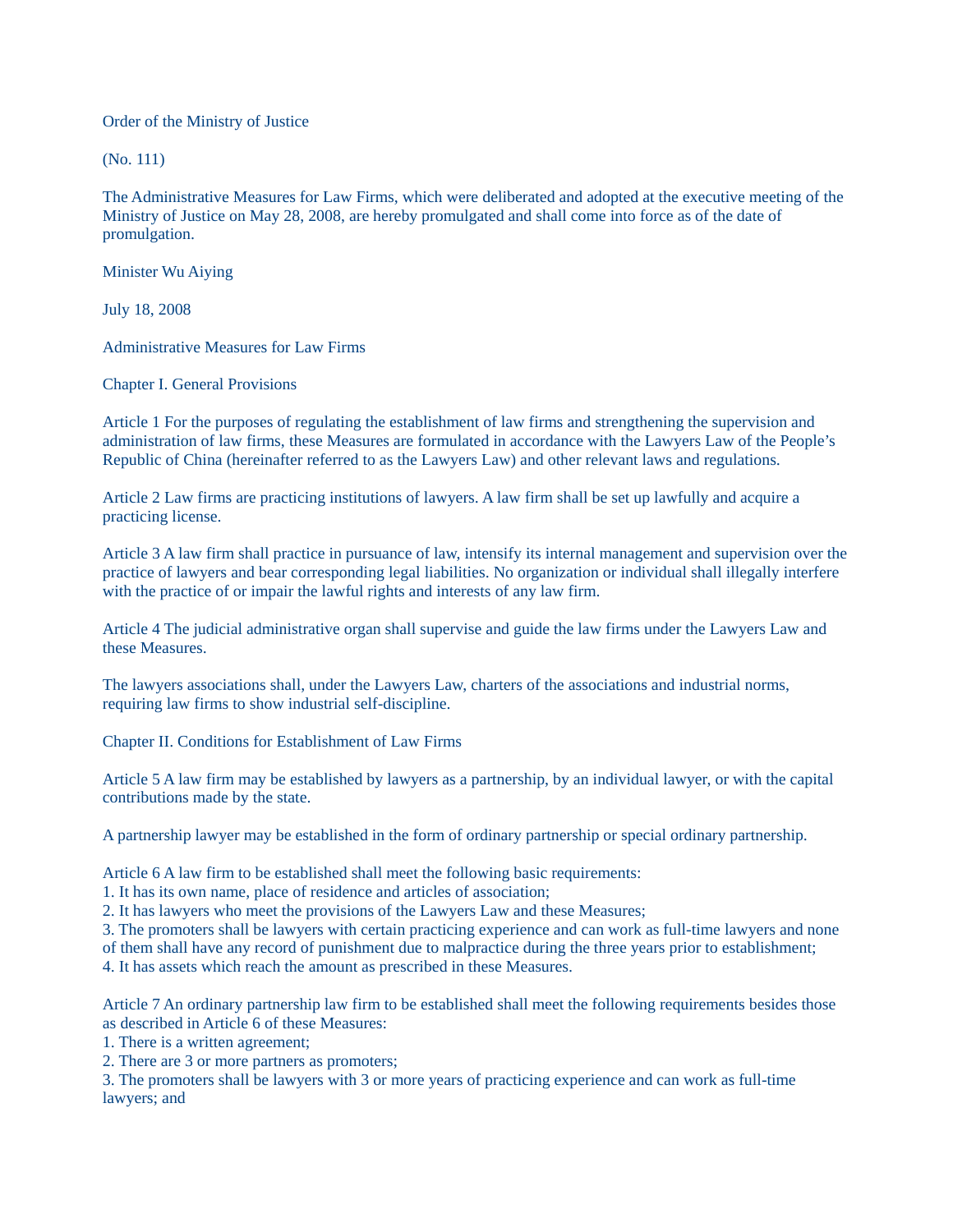4. There are assets of 300, 000 yuan or more.

Article 8 A special ordinary partnership law firm to be established shall meet the following requirements besides those as described in Article 6 of these Measures:

1. There is a written partnership agreement;

2. There are 20 or more partners as the promoters;

3. The promoters shall be lawyers with 3 or more years of practicing experience and can work as full-time lawyers; and

4. There are assets of 10 million yuan or more.

Article 9 A law firm to be established by an individual shall meet the following requirements besides those as described in Article 6 of these Measures:

1. The promoter shall be a lawyer with 5 or more years of practicing experience and is able to work as a full-time lawyer; and

2. There are assets of 100, 000 yuan or more.

Article 10 A law firm to be established with money contributed by the state shall, besides meeting the general requirements as prescribed in the Lawyers Law, have at least 2 lawyers who meet the provisions of the Lawyers Law and is able to work as full-time lawyers.

Where it is necessary for the state to make capital contributions to establish a law firm, the local judicial administrative organ at the county level shall be responsible for the preparatory establishment. Prior to the application for approval of establishment, the relevant departments of the local people's government at the county level shall grant to the law firm a staffing quota and provide it with sufficient funds.

Article 11 The judicial administrative organ of a province, autonomous region or municipality directly under the Central Government shall, according to the status of local economic and social development and the development of the lawyering industry, make proper adjustments to the amounts of assets for the establishment of ordinary partnership law firms, special ordinary partnership law firms and individual law firms as prescribed in these Measures and implement them upon approval of the Ministry of Justice.

Article 12 The name to be for a law firm to be established shall conform to the provisions of the Ministry of Justice on the administration of names of law firms and a name search shall be made under relevant provisions prior to the application for approval of establishment.

Article 13 The candidate for the person-in-charge of a law firm shall, together with the application for approval of establishment, be submitted to the examination and approval organ for examination and approval.

The person-in-charge of a partnership law firm shall be elected from among the partners and elected by all partners of the law firm. The person-in-charge of a law firm established with state capital shall be elected upon the recommendation of the lawyers of this law firm and shall be subject to assent of the local judicial administrative organ at the county level.

The promoter of an individual law firm shall be the person-in-charge of this law firm.

Article 14 The articles of association of a law firm shall cover

- 1. the name and residence address of the firm;
- 2. the aim of the law firm;
- 3. the organic form of the law firm;
- 4. the amount of assets for establishment;
- 5. the duties, procedures for the appointment and change of the person-in-charge of the law firm;
- 6. the setup and functions of the decision-making and management bodies of the law firm;
- 7. rights and obligations of lawyers of the law firm;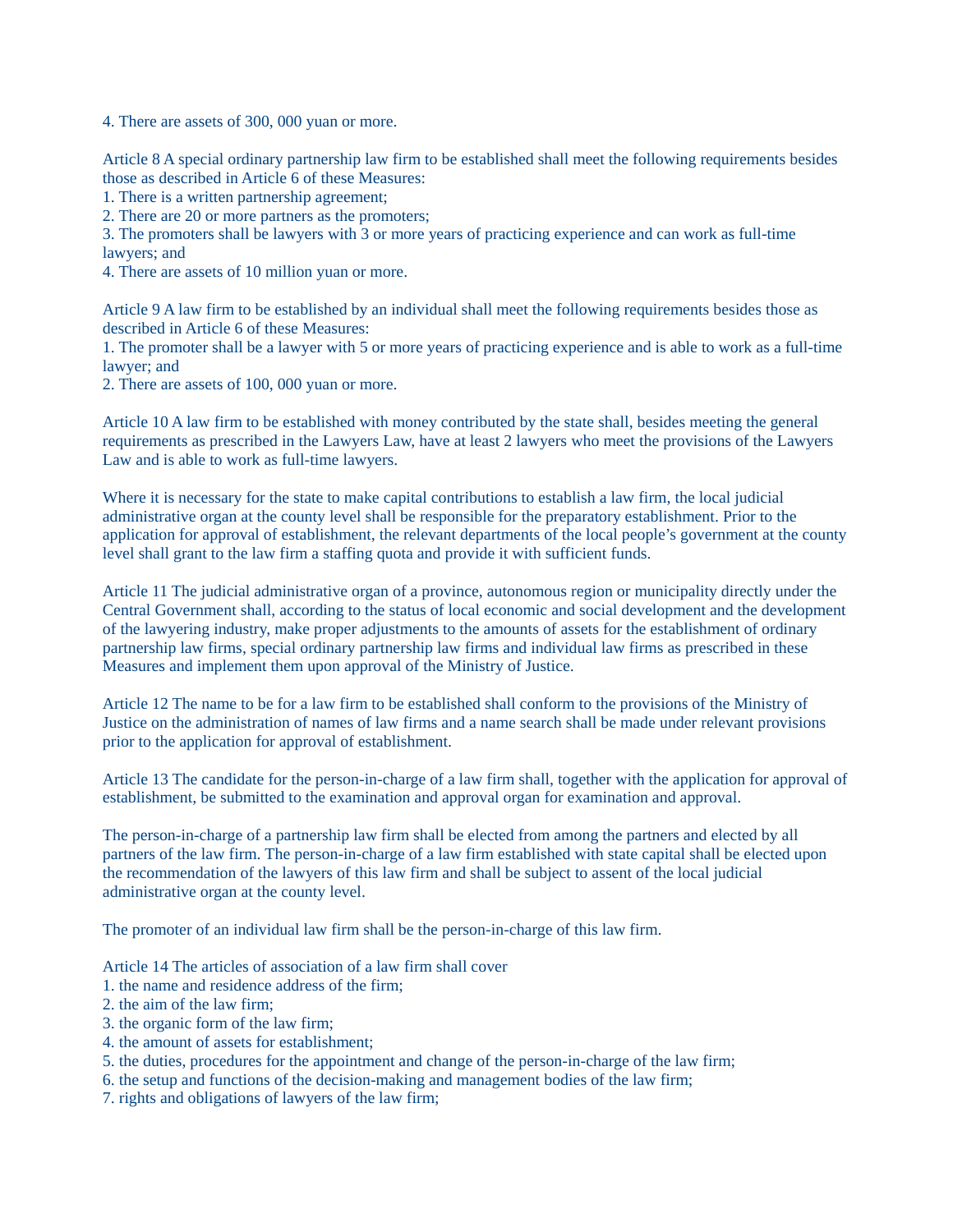8. the major management bylaws of the law firm on practice, fees, financial affairs, distribution, etc.;

- 9. the causes, procedures, liquidation measures for the dissolution of the law firm;
- 10. the interpretation and revision procedures for the articles of association of the law firm; and

11. Other matters necessary to be specified.

For the establishment of a partnership law firm, the articles of association shall give clear indications of the name of the partners as well as the amount and way of capital contribution of the partners besides those as mentioned above.

The articles of association of the law firm shall not contravene any relevant law, regulation or rule.

The articles of association of the law firm shall be effective as of the day on which the judicial administrative organ of the province, autonomous region or municipality directly under the Central Government approves the establishment of the law firm.

Article 15 A partnership agreement shall give clear indications of

1. the partners, including the name, place of residence, identity card number and practicing experience of each lawyer;

- 2. the amount and manner of the capital contribution of each partner;
- 3. the rights and obligations of the partners;
- 4. the duties, procedures for the appointment and change of the person-in-charge of the law firm;
- 5. the duties and rules of procedure of the meetings of partners;
- 6. the distribution of profits and assumption of debts;
- 7. the conditions and procedures for becoming a partner, termination and removal of a partner;

8. the methods and procedures for settlement of disputes between partners, and liabilities of partners for breaching the partnership agreement;

9. the procedures for interpretation and revision of the partnership agreement;

10. other matters necessary to be specified.

The partnership agreement of the law firm shall not contravene any relevant law, regulation or rule.

The partnership agreement shall, upon the consent and signatures of all partners realized through negotiations, be effective as of the day on which the judicial administrative organ of the province, autonomous region or municipality directly under the Central Government approves the establishment of the law firm.

Chapter III Licensing Procedures for Establishment of Law Firms

Article 16 An application for the establishment of a law firm shall be subject to the preliminary examination of the judicial administrative organ at the level of a districted city or of the district (county) of the municipality directly under the Central Government and then be submitted to the judicial administrative organ of the province, autonomous region or municipality directly under the Central Government for examination and approval, which shall decide to approve or disapprove the establishment.

Article 17 To apply for the establishment of a law firm, the applicant shall submit the following materials to the judicial administrative organ at the level of a districted city or of the district (county) of the municipality directly under the Central Government:

1. An application;

- 2. The name and articles of association of the law firm;
- 3. The name list, resumes, identity certificates and practicing lawyer certificates of the promoters, and candidate of the person-in-charge of the law firm;
- 
- 4. A certificate of the place of residence; and
- 5. A certificate of assets.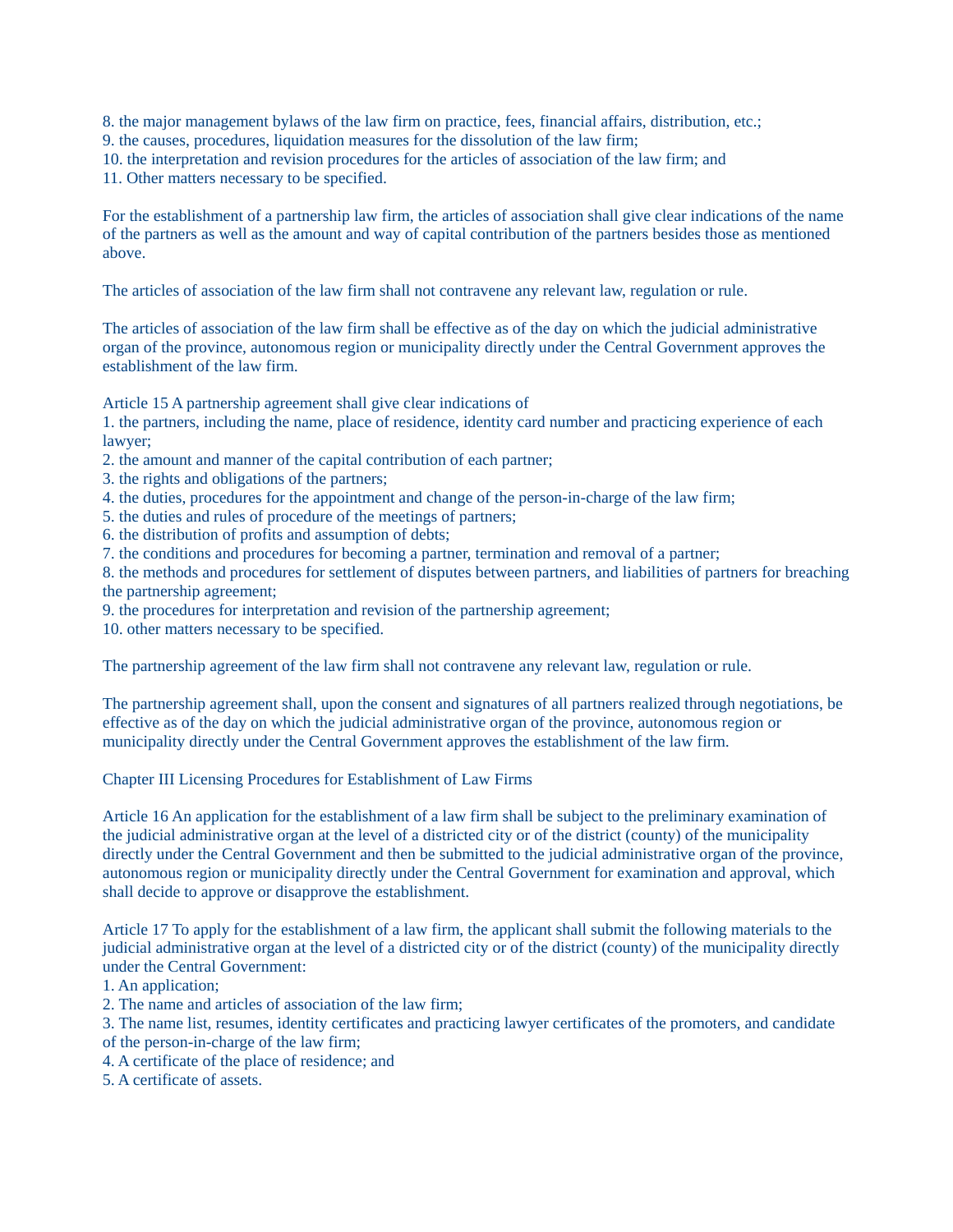Apart from the aforesaid materials, the applicant shall submit a partnership agreement if it applies for establishing a partnership law firm.

For a law firm to be established with state capital, the applicant shall submit the approval documents issued by the relevant departments of the local people's government on the staffing quota and guaranteeing the provision of the operating funds to the law firm to be established.

To apply for approval of establishment, the applicant shall faithfully fill out a Registration Form of Application for Establishment of Law Firm.

Article 18 The judicial administrative organ at the level of a districted city or of the district (county) of the municipality directly under the Central Government shall handle the application for the establishment of a law firm in light of the following circumstances, respectively:

1. It shall accept it if the application materials are complete and meet the statutory form;

2. If the application materials are incomplete or do not meet the statutory form, it shall, on the spot or within 5 days after it receives the application materials, inform, once and for all, the applicant of the contents that should be supplemented or corrected. If the applicant makes supplements and corrections as required, it shall accept the application. If it fails to inform the applicant of the contents that should be supplemented or corrected, it shall be deemed to have accepted the application on the date of receipt of the application materials.

3. If any matter in the application does not meet the statutory conditions obviously, or if the applicant refuses or is unable to supplement or correct the relevant materials, it shall reject the application and make an explanation in writing to the applicant.

Article 19 The judicial administrative organ which has accepted an application shall finish the examination of the application materials within 20 days from the date of acceptance.

During the course of examination, it may consult the opinions of the judicial administrative organ at the county level of the place at which the to-be-established law firm is located. If it is necessary to investigate into and verify the relevant information, it may require the applicant to provide relevant certification materials or authorize the judicial administrative organ at the county level to verify it.

It shall, upon examination, issue examination opinions on whether the application for establishment of a law firm meets the statutory conditions and whether the application materials are genuine and complete, and shall submit the examination opinions and all the application materials to the judicial administrative of the province, autonomous region or municipality directly under the Central Government.

Article 20 The judicial administrative organ of the province, autonomous region or municipality directly under the Central Government shall, within 10 days as of the date of receipt of the examination opinions ant all the application materials submitted by the application acceptance organ, examine the application and decide to approve or disapprove the establishment of law firm.

If it approves the establishment, it shall, within 10 days as of the date of decision, issue to the applicant a law firm practicing license.

If it disapproves the establishment, it shall make an explanation in writing to the applicant.

Article 21 A law firm practicing license shall consist of an original and a duplicate. The original license shall be hung in the office and the duplicate shall be kept available for inspection. The original license and duplicate are of identical legal effect.

The contents of, specifications for the making of, and the numbering of a law firm practicing license shall be prescribed by the Ministry of Justice. The law firm practicing licenses shall be uniformly produced by the Ministry of Finance.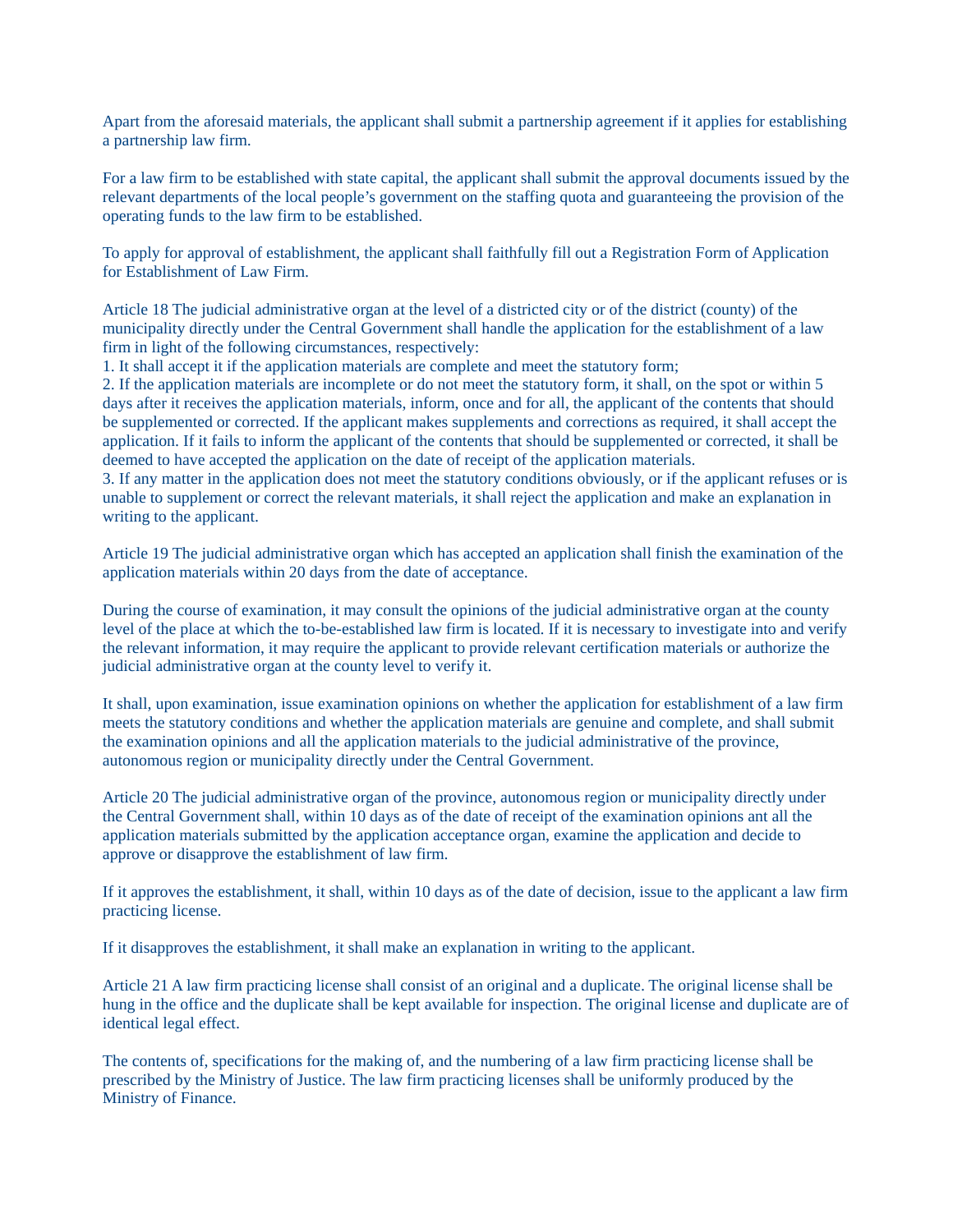Article 22 An applicant for the establishment of a law firm shall, within 60 days after he fetches the practicing license, and under the relevant provisions, prepare the corporate seals, open a bank account, handle the tax registration, finish all preparations for starting the business operations of the law firm, and submit the specimen of the impressions of the official seal and financial seal as well as the bank account of the law firm to the local judicial administrative organ at the level of districted city or of the district (county) of the municipality directly under the Central Government.

Article 23 The judicial administrative organ of the province, autonomous region or municipality directly under the Central Government that approved the establishment of a law firm shall, under either of the following circumstances, revoke the former decision of approval of the establishment and take back and cancel the law firm practicing license:

1. The applicant obtained the approval of establishment by deception, bribery or other improper means; or 2. The approval of establishment was granted to an application which did not meet the statutory conditions, or the approval was made by violating the statutory procedures.

Chapter IV Changes to and Termination of Law Firms

Article 24 Where a law firm changes its name, person-in-charge, articles of association or partnership agreement, it shall be subject to the examination of the judicial administrative organ at the level of a districted city or of the district (county) of the municipality directly under the Central Government and then be submitted to the original examination and approval organ for approval. The changes shall be made by following the procedures for the establishment of law firms.

Where a law firm changes its place of residence or partner, it shall, via the judicial administrative organ at the level of a districted city or of the district (county) of the municipality directly under the Central Government, report to the original examination and approval organ for archival purposes within 15 days as of the date of change.

Article 25 Where a law firm changes its place of residence to a different county, city without districts, or district under the jurisdiction of a municipality, if it has to change the judicial administrative organ responsible for its routine supervision and administration, it shall, after finishing the record-filing formalities, notify the county-level judicial administrative organ of the place to which it moves via the local judicial administrative organ at the level of districted city or the judicial administrative organ of the municipality directly under the Central Government,

Where a law firm plans to move its place of residence to different province, autonomous region or municipality directly under the Central Government, it shall comply with the procedures for deregistration of a law firm and those for establishment of a new one.

Article 26 The change of partners of a law firm includes addition of new partners, termination of partners, and removal of partners for statutory causes or upon resolution of the partners' meeting.

A new partner shall come from the full-time practicing lawyers and have 3 or more years of practicing experience, except that it is otherwise provided for by the Ministry of Justice. For a lawyer who has been given a punishment of suspension of practice for 6 months or longer, if 3 years haven't lapsed as of the date of expiration of the punishment period, he shall not act as a partner.

Where a partner is terminated or removed, the law firm shall, under the relevant law, its articles of association and the partnership agreement, dispose of the pertinent properties, rights and interests, debts, and other matters.

Where it has to revise the partnership agreement due to any change to partners, the post-revision partnership agreement shall be submitted for approval under paragraph 1 of Article 24 of these Measures.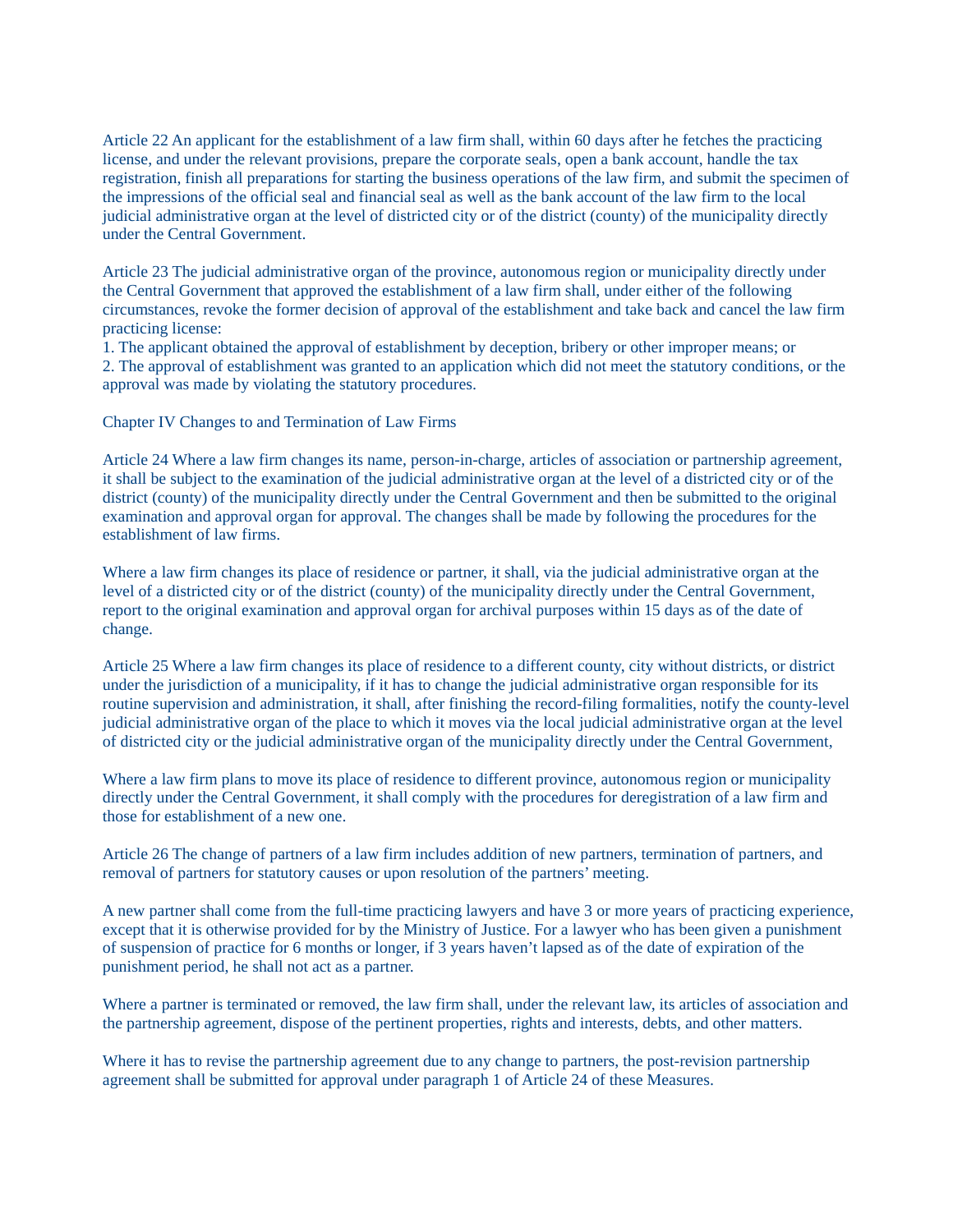Article 27 Where a law firm changes its organic form, it shall not apply for change under paragraph 1 of Article 24 of these Measures until it, on its own initiative, has ensured the smooth transition of business operations, arranged its personnel, disposed of its assets and debts, and made corresponding revisions to its articles of association and partnership agreement.

Article 28 Where, due to split or merger, a law firm has to modify the registration of or deregister the former law firm or set up a new law firm, after it has ensured the smooth transition of business operations, arranged its personnel, disposed of its assets and debts, it shall submit the split agreement or merger agreement and other application materials and follow the relevant provisions of these Measures.

Article 29 A partnership law firm which has been established for 3 or more years and has 20 or more practicing lawyers may establish branches. The establishment of a branch shall be subject to the examination and approval of the judicial administrative organ of the province, autonomous region or municipality directly under the Central Government where the branch is to be established. The administrative measures for branches of law firms shall be formulated separately.

Article 30 A law firm shall be terminated if it is under any of the following circumstances:

- 1. It can not keep the statutory conditions for establishment and fails to meet the relevant conditions after rectification within a time limit;
- 2. Its practicing license is revoked;
- 3. It decides to dissolves on its own initiative; or
- 4. Other circumstances under which it shall be terminated under any law or administrative regulation.

After a law firm acquires the approval of establishment, if it fails to start its business operations within 6 months or suspends its business operations for a full year, it shall be deemed to have stopped business automatically and thus shall be terminated.

Prior to the expiration of the time limit for the punishment of suspension of business for rectification, it shall not decide to dissolve on its own initiative.

Article 31 A law firm shall, after the occurrence of an event for termination, make an announcement to the general public and shall liquidate under the relevant provisions, divide and dispose of the assets, and repay the debts, etc. If it is terminated due to revocation of its practicing license, the judicial administrative organ which made the decision of punishment shall make an announcement to the general public. If it is terminated for other causes and refuses to make an announcement, the judicial administrative organ at the level of a districted city or of the district (county) of the municipality directly under the Central Government shall make an announcement to the general public.

After the occurrence of an event for termination, the law firm shall not accept any new business.

A law firm shall, within 15 days after the end of liquidation, go through the deregistration formalities by submitting a deregistration application, liquidation report, its practicing license and other relevant materials to the judicial administrative organ at the level of a districted city or of the district (county) of the municipality directly under the Central Government, which shall issue examination opinions and send its examination opinions together with all the deregistration application materials to the original examination and approval organ for examination and approval.

Where a law firm is deregistered, it shall deliver, manage and deal with its business archives, financial account books and seals in accordance with relevant provisions.

Chapter V. Rules on Practices and Management of Law Firms

Article 32 A law firm shall, under the Lawyers Law and other relevant laws, regulations, rules and industrial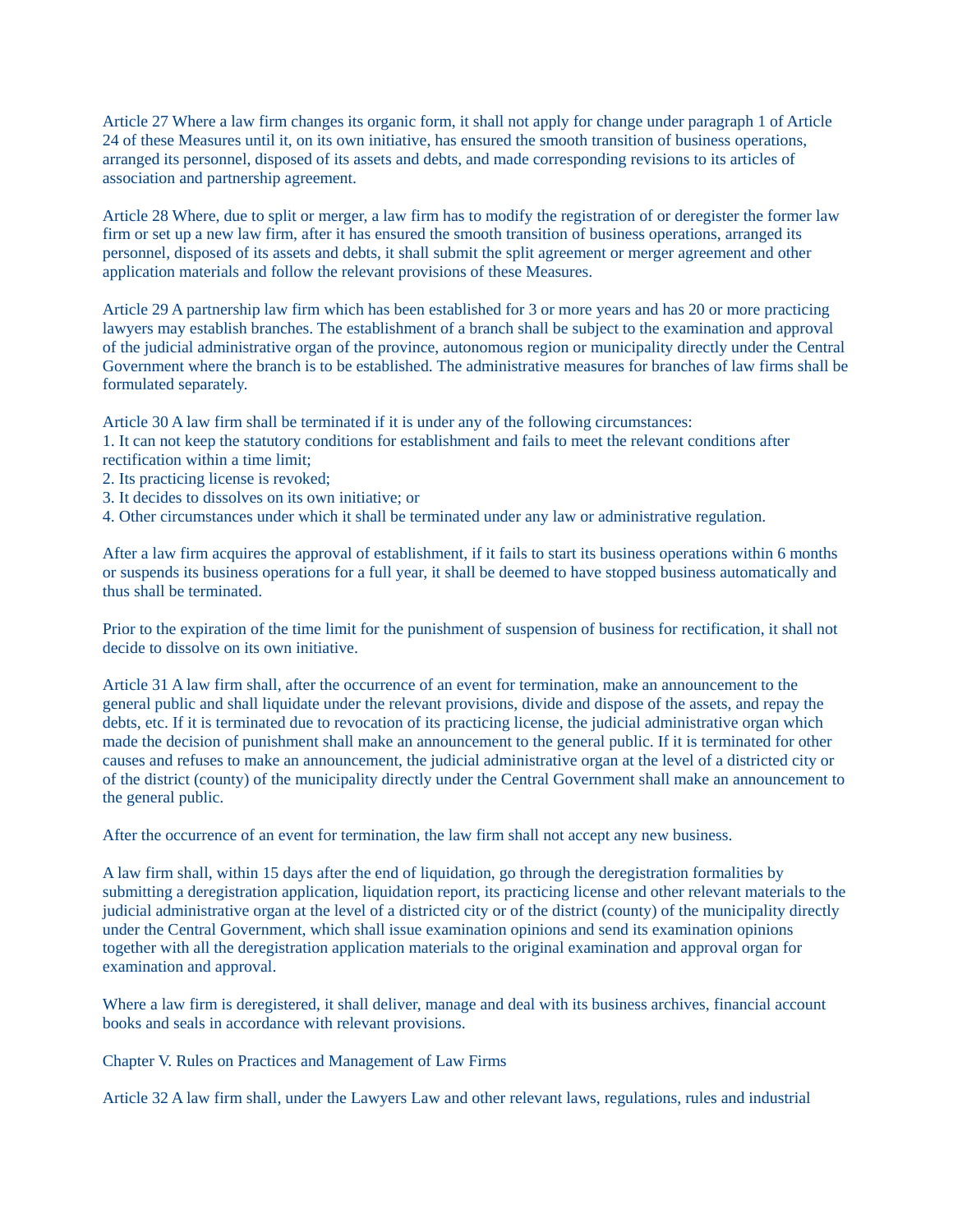norms, formulate practice management and other internal management bylaws and intensify the supervision over the practice of its lawyers.

The lawyers shall accept the supervision and management of the law firm.

Article 33 The business to be undertaken by the lawyers of a law firm shall be uniformly accepted by the law firm, which shall sign a written entrustment contract with the clients.

When a law firm accepts business, it shall examine to see if there is any conflict of interest and shall not accept any business which has conflict of interest with the business it undertakes or with its client.

Article 34 Where a law firm organizes and carries out business activities, it shall direct its lawyers to practice in pursuance of law, fulfill the obligation of legal aid, work out rules on collective discussion and reporting for instructions about the major complicated cases, supervise the lawyers' compliance of laws, regulations, rules, occupational ethics and practicing disciplines, and timely correct any problem it finds out.

Article 35 A law firm shall uniformly charge fees under relevant provisions, work out sound rules on the charge of fees and timely investigate into and punish the exposed violations for or complaints about illicit charge of fees.

A law firm shall, under relevant provisions, formulate sound financial management rules, establish and adopt a reasonable distribution system and incentive mechanism.

A law firm shall pay taxes according to law.

No law firm shall engage in any business other than legal services.

Article 36 A partnership law firm or state-funded law firm shall buy unemployment, old-age, medical and other social insurances for its lawyers and the auxiliary personnel under relevant provisions.

Where an individual law firm hires lawyers and auxiliary personnel, it shall buy social insurances for them according to the provision of the preceding paragraph.

Article 37 A law firm shall, under relevant provisions, set up practice risk, career development, social security funds, etc.

The detailed measures for the lawyers practice liability insurance shall be formulated separately.

Article 38 Where a lawyer causes any loss to the party concerned due to his illicit practice or fault, the law firm in which he works shall be liable for compensation. After the law firm makes the compensation, it may recourse against the lawyer with intention or gross negligence.

The partners of an ordinary partnership law firm shall bear unlimited joint and several liabilities for the debts of the law firm. Where one or more partners of a special ordinary partnership law firm causes any debt to the law firm due to his (their) intention or gross negligence during his (their) practice, he (they) shall bear unlimited liabilities or unlimited joint and several liabilities, and the other partners shall bear the liabilities to the extent of their respective proportion of properties of the law firm. Where a partner causes any debt to the law firm for a reason other than intention or gross negligence during his practice, all partners shall bear unlimited joint and several liabilities. The promoter of an individual law firm shall bear unlimited liabilities for the debts of the law firm. A state-funded law firm shall bear the liabilities for its debts with all its assets.

Article 39 The person-in-charge of a law firm shall be responsible for the management of its businesses and internal affairs, and shall, on behalf of the law firm, bear the liabilities for the violations of the law firm.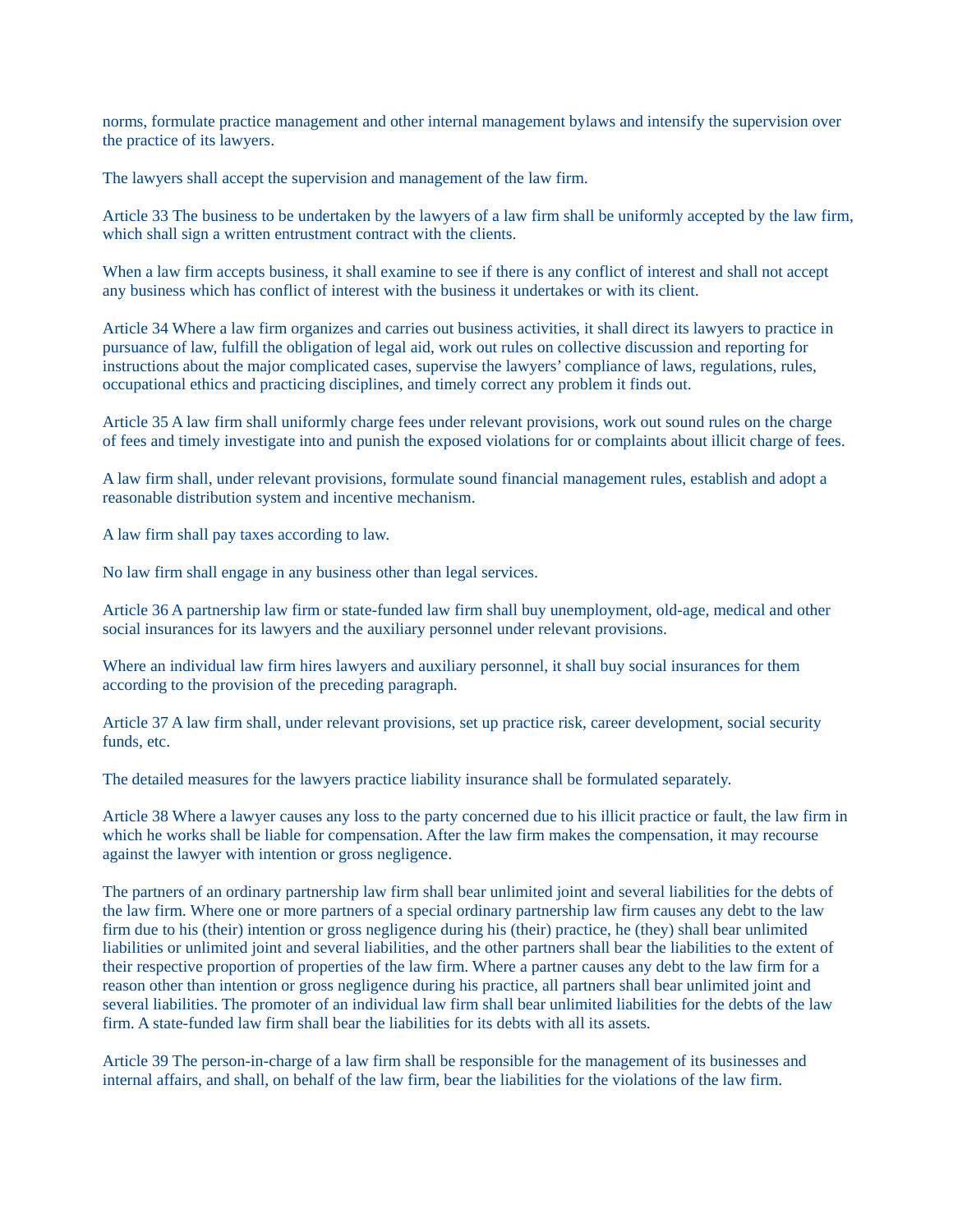The meeting of partners or meeting of lawyers shall be the decision-making body of a partnership law firm or of a state-funded law firm. To make a significant decision, an individual law firm shall fully listen to the opinions of the lawyers it hires.

A law firm shall, under its articles of association, set up relevant management departments or be equipped with full-time managerial personnel to assist its person-in-charge to carry out the routine management.

Article 40 A law firm shall strengthen the occupational ethics and practicing disciplines education to its lawyers, organize and carry out knowledge study and experience exchange activities and provide convenience for lawyers to accept business training and continuing education.

Article 41 A law firm shall formulate rules on the investigation and handling of complaints, timely investigate into, punish and correct the violations of laws, regulations, and rules committed by lawyers during their practice, and mediate and settle the disputes with clients during their practice. Where it believes that it is necessary to give a lawyer whom is complained about an administrative punishment or industrial punishment, it shall timely report to the local county-level judicial administrative organ or to the lawyers association.

Where a lawyer fails to pass the annual evaluation or severely violates the articles of association or management rules of the law firm, the law firm may terminate the employment relationship with him or remove him through the meeting of partners, and report the handling result to the local county-level judicial administrative organ or to the lawyers association for archival purposes.

For a lawyer who has become a partner, if he is given a punishment of suspension of practice for 6 months or longer, he shall not act as a partner within 3 full years from the date when the punishment enters into force to the expiration of the punishment period.

Article 42 A law firm shall establish an annual evaluation system for the practice of lawyers, evaluate its lawyers' performances in practice and their compliance of occupational ethics and practicing disciplines, assess their grades, give them awards or punishments and establish lawyers' practice archives.

Article 43 A law firm shall, in the first quarter of each year, submit to the judicial administrative organ at the level of districted city via the local county-level judicial administrative organ a report about its practice and the results of evaluation of lawyers' practice of the previous year. A law firm in a municipality directly under the Central Government shall directly submit a report about its practices and the results of evaluation of lawyers' practice to the judicial administrative department of the district (county) where it is located and accept the annual inspection and evaluation of the judicial administrative organ. The detailed measures for the annual inspection and evaluation shall be formulated by the Ministry of Justice.

Article 44 A law firm shall, under relevant provisions, formulate sound rules on the management of archives, timely put the case files and materials relating to its practice into archives and properly preserve them.

Article 45 A law firm shall properly preserve and use its practicing license and shall not alter it, or lend or rent it to others. If it is lost or mutilated, it shall timely report to the local judicial administrative organ at the county level and via the local judicial administrative organ at the level of districted city or the judicial administrative organ of the district (county) of the municipality directly under the Central Government, apply to the original examination and approval organ for a new one. Where the practicing license of a law firm is lost, the law firm shall publish a loss statement on a local periodical or newspaper.

Where a law firm is given a punishment of revocation of approval or revocation of its practicing license, the local judicial administrative department at the county level shall take back its practicing license.

Where a law firm is given a punishment of suspension of business for rectification, it shall, during the period from the punishment decision's entry into force to the expiration of the punishment period, have its practicing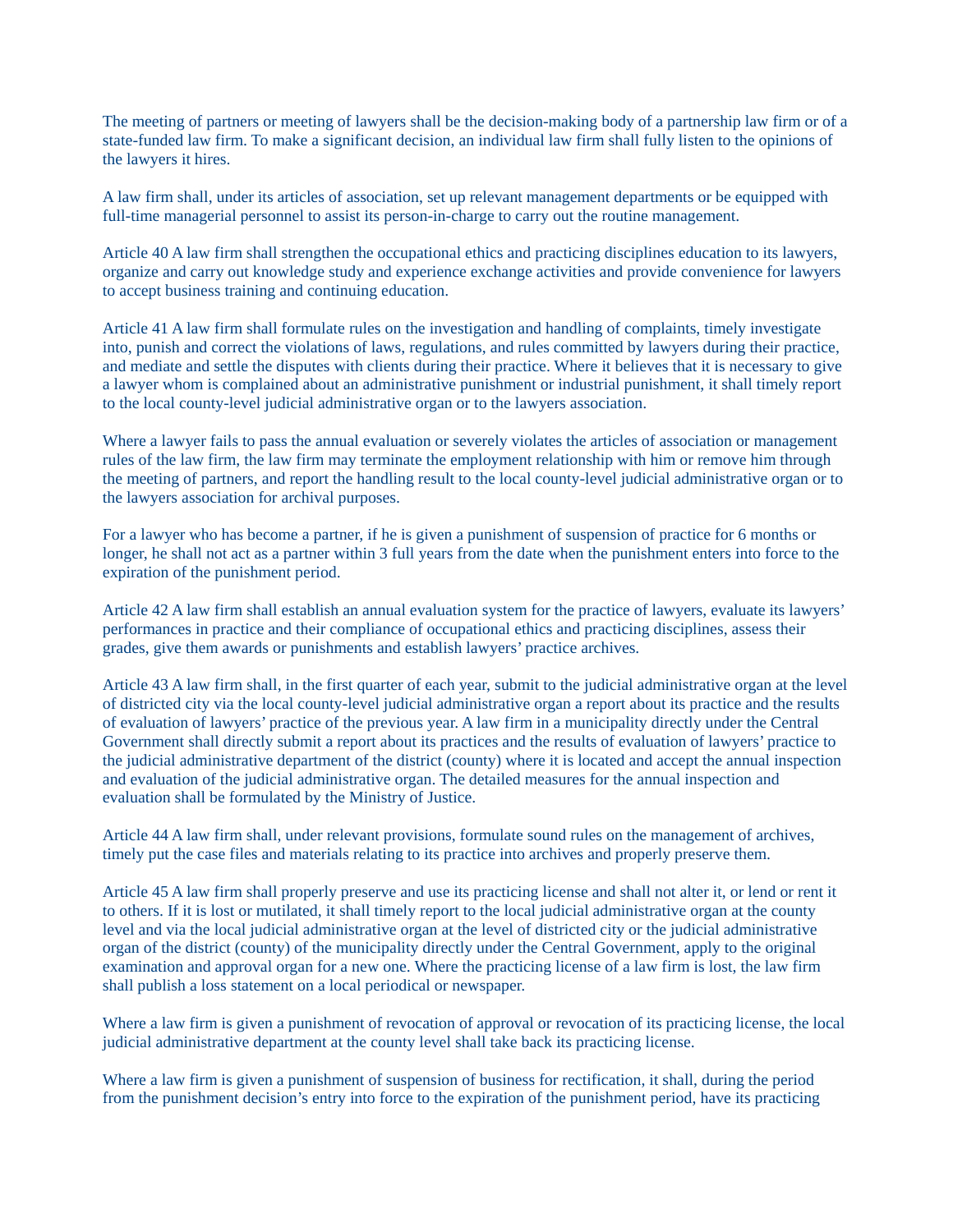license kept by the local judicial administrative organ at the county level.

Chapter VI Supervision and Administration of Judicial Administrative Organs

Article 46 A judicial administrative organ at the county level shall conduct routine supervision and administration of the practice of law firms within its administrative area and exercise the following functions:

1. Supervising law firms' compliance of laws, regulations and rules during their practice;

2. Supervising law firms' formulation and implementation of bylaws on practice and internal management;

3. Supervising law firms' keeping statutory conditions for establishment as well as their implementation of the provisions on reporting changes for approval or for archival purposes;

4. Supervising law firms' liquidation and application for deregistration;

5. Supervising law firms' annual evaluation of lawyers' practice and reporting the annual summary of practice to the next higher level;

6. Accepting the tip-offs and complaints against the law firm;

7. Supervising law firms' execution of administrative punishments and their rectification; and

8. Other functions as prescribed by the Ministry of Justice and by the judicial administrative organ of the province, autonomous region or municipality directly under the Central Government.

Where a judicial administrative organ at the county level, during its routine supervision and administration, finds out or verifies upon investigation any problem existing in the practice and internal management of a law firm, it shall arrange a warning talk with the person-in-charge or pertinent lawyer of the law firm, order it to make a correction and supervise its rectification. If it considers that the violation of the law firm should lead to an administrative punishment, it shall raise a punishment proposal to the judicial administrative organ at the next higher level. If it considers it necessary to give it an industrial punishment, it shall deliver the case to the lawyers' association.

Article 47 A judicial administrative organ at the level of districted city shall exercise the following supervisory and administrative functions:

1. Gathering information about the practice, organization, teams and bylaws of law firms within its administrative area, and formulating measures for intensifying the work relating to lawyers;

2. Directing and supervising the routine supervision and administration of the judicial administrative organs of the next lower level, organizing and carry out special supervision and inspection over law firms, and guiding the investigation and punishment of major cases of complaint against law firms;

3. Commending law firms;

4. Under its statutory functions, imposing administrative punishments on the law firms which have committed violations, and raising punishment proposals to the judicial administrative organ at the next higher level in the event that it considers it necessary to give a violator a punishment of revocation of its practicing license;

5. Organizing and carrying out annual inspection and evaluation of law firms;

6. Accepting and examining the applications for the establishment or change of law firms, establishment of branches, and applications for deregistration, etc.;

7. Establishing practicing archives for law firms, taking charge of the disclosure of information about approval, changes, termination, and practicing archives of law firms; and

8. Other functions as prescribed by laws, regulations and rules.

A judicial administrative organ of a district (county) of a municipality directly under the Central Government shall exercise the functions as described in the preceding paragraph.

Article 48 A judicial administrative organ of a province, autonomous region or municipality directly under the Central Government shall exercise the following supervisory and administrative functions:

1. Setting forth plans and relevant policies on the development of law firms within its administrative area and formulating regulatory documents on the administration of law firms;

2. Gathering information about the organization, teams, bylaws and businesses of law firms within its administrative area;